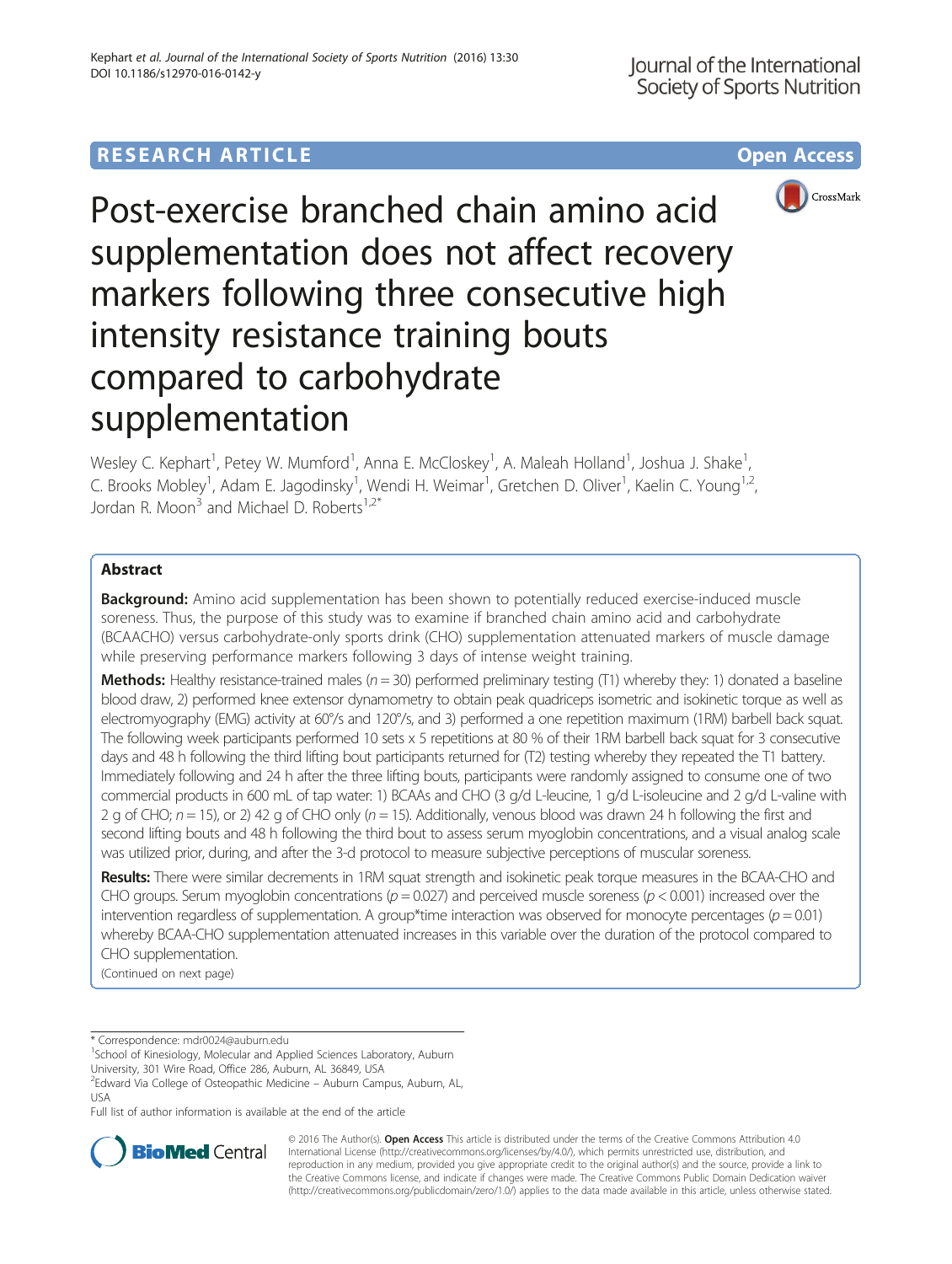## (Continued from previous page)

**Conclusion:** BCAA-CHO supplementation did not reduce decrements in lower body strength or improve select markers of muscle damage/soreness compared to CHO supplementation over three consecutive days of intense lower-body training.

Keywords: Branched chain amino acids, Resistance training, Muscle damage, Immune system

## Background

High-intensity resistance exercise elicits muscle damage and this can be linked to diminished performance [\[1](#page-9-0)–[4](#page-9-0)]. Indeed, there have been reviews regarding the efficacy of a wide array of nutritional ergogenic aids in optimizing strength and power [\[5](#page-9-0), [6\]](#page-9-0). Specifically, supplemental protein (e.g. whey, casein, soy, and egg) and/or amino acid ingestion enhances post-exercise recovery by increasing skeletal muscle protein synthesis and reducing muscle proteolysis [[7](#page-9-0)–[9\]](#page-9-0) while also potentially reducing post-exercise skeletal muscle inflammation and oxidative stress [\[10](#page-9-0)].

Researchers have also examined if amino acid supplementation can mitigate post-exercise muscle damage. Jackman et al. [\[11](#page-9-0)] reported that branched chain amino acid (BCAA) supplementation attenuated perceived muscle soreness in an untrained population, but supplementation did not alter muscle function following unilateral eccentric knee extension exercise. Howatson et al. [[12\]](#page-9-0) also reported that 7 days of BCAA 'loading' in resistance-trained participants attenuated increases in serum creatine kinase (a muscle damage marker) and perceived soreness following one bout of drop-jump induced muscle damage. Other research has shown that BCAAs may foster a beneficial hormonal environment as well as blunt the rise in serum creatine kinase levels following intense resistance exercise [[13\]](#page-9-0). Nosaka et al. [[14\]](#page-9-0) reported that BCAA supplementation in untrained individuals reduced muscle damage and soreness when consumed immediately before and during a 4-d recovery period of an eccentric leg extensor bout. However, opposite findings also exist. For instance, White et al. [[15](#page-9-0)] reported that carbohydrate/protein supplementation did not have an effect on muscle soreness, performance or serum creatine kinase levels following eccentric quadriceps contractions. Stock et al. [\[16\]](#page-9-0) similarly reported that a leucine/carbohydrate beverage provided to subjects prior to and after 6 sets of heavy back squats did not affect serum creatine kinase, serum lactate dehydrogenase, or muscle soreness up to 72 h following exercise. These authors also reported that back squat performance was not improved with leucine/carbohydrate beverage administration 72 h following the initial heavy squat.

While there is some evidence to suggest that amino acid supplementation may be beneficial for promoting various facets of post-exercise skeletal muscle recovery

(i.e., increasing muscle protein synthesis and reducing muscle protein breakdown), there are also studies finding that BCAAs are not useful in improving markers of muscle damage, soreness and performance during or following acute exercise protocols. Therefore, the purpose of this study was to compare the effects of BCAA and carbohydrate (BCAA-CHO) versus carbohydrate (i.e., sports drink; CHO) supplementation on markers of muscle damage and performance as well as gross immunological markers during and after a 3-day high intensity back squat protocol. Based upon the aforementioned literature, we hypothesized that BCAA-CHO would attenuate performance decrements and/or positively affect muscle damage markers compared to CHO supplementation.

## Methods

### Participant characteristics

Prior to initiating this study, the protocol was reviewed and approved by the Auburn University Institutional Review Ethics Committee (protocol #14-328), and was in compliance with the Helsinki Declaration. Apparently healthy males ( $n = 30$ ) volunteered to take part in this investigation. Subjects gave written consent and completed the Physical Activity Readiness Questionnaire as well as a health history questionnaire to detect potential risk factors that might be aggravated by strenuous physical activity. All participants were resistance-trained, participating in ≥3 days per week of resistance exercise for at least 3 months.

### Experimental protocol

Figure [1](#page-2-0) provides an outline of the experimental protocol. The protocol is described more in-depth below and the experimental procedures used in the protocol are described thereafter.

## Day 1 (T1)

Participants reported to the laboratory following a 4 h fast. In addition, participants were asked to forgo any strenuous activity for at least 48 h prior to arrival in order to minimize any residual markers of muscle damage. To assure adequate hydration status, urine specific gravity (USG) was measured using handheld refractometer (ATAGO 2393, Bellevue, WA, USA). The hydration threshold prior to exercise testing included a USG of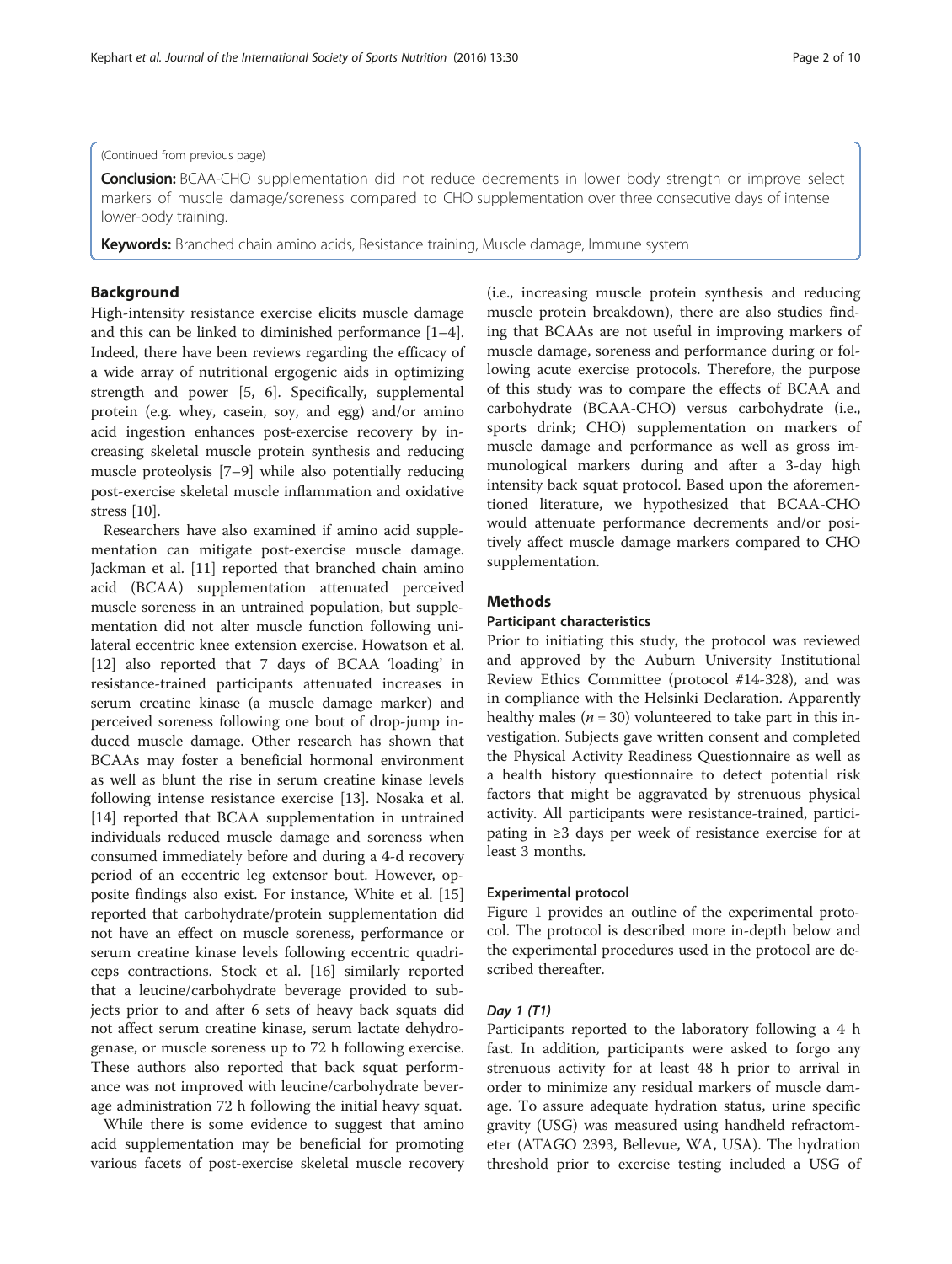<span id="page-2-0"></span>

1.020  $g \cdot mL^{-1}$ . For subjects that were dehydrated, 0.5 L of water were provided and USG was re-determined 30 min later. Baseline venous blood samples were then collected into a 5 mL serum separator tube and a 3 mL EDTA tube (BD Vacutainer, Franklin Lakes, NJ, USA) for subsequent analysis of serum and whole blood markers, respectively. Following blood draws, all participants consumed a cereal bar (Kellogg's Nutri-Grain® bar; 2 g protein, 24 g carbohydrates, 3 g fat, 120 kcal) in order to standardize pre-testing meals. Participants then had their right mid-thigh shaved and alcohol-swabbed for electromyography (EMG) electrode placement and were seated on System 4 Pro Biodex isokinetic dynamometer (BioDex Medical Inc., New York, USA). Bottom startposition knee flexion was set at 90° and full knee extension was set at 10°. Following a familiarizing practice trial, participants performed a maximal knee extensor isometric contraction for 5 s in order to obtain peak torque and EMG maximal voluntary isometric contraction (MVIC) values. Following a brief recovery period  $({\sim}1 \text{ min})$ , maximal knee extensor isokinetic torque with EMG activity was measured across 5 repetitions at 60°/s and 120°/s, with a brief rest period  $(-1-2 \text{ min})$  between bouts.

A 5–10 min recovery period was allowed following isometric/isokinetic dynamometry. Following this recovery period, participants began a one repetition maximum (1RM) back squat protocol. The first set of back squats occurred with the bar only (20 kg). Participants were allowed a 2–3 min recovery period and then performed 5 repetitions at ~50 % of their putative 1RM. Participants were allowed a 2–3 min recovery period and then performed 2 repetitions at ~80 % of their putative 1RM. Thereafter, participants performed 1 rep whereby  $\sim$ 2–5 kg were added until they were unable to achieve a successful lift. To ensure that proper depth on each back squat repetition was accomplished, participants were asked to make contact with a box that was behind them without sitting on it entirely. The box was set at a height where the participant's femur was perpendicular to the ground during the bottom-eccentric portion of the back squat. Following 1RM back squat testing, participants were scheduled subsequent experimental visits. In addition, they were asked to not perform any strenuous physical activity for at least 48 h prior to their day 2 visit described below.

## Day 2 (bout 1)

Approximately one week following day 1 (T1), participants reported to the laboratory 4 h fasted, were checked for hydration status and were given a standardized cereal bar to standardize pre-exercise meals. Participants were then asked to mark on a visual analog scale to indicate their perceived soreness (described below). Participants then performed a warm up protocol of 5 repetitions at 20 %, 40 %, and 60 % of their back squat 1RM with 2–3 min between sets. Following the warmup protocol, participants performed 10 sets of 5 repetitions at 80 % of their back squat 1RM with a 2–3 min recovery period between each set. If participants were unable to complete the repetitions, a 5 % reduction in resistance weight was employed. Lifting volumes for the bout 1 session were recorded and included dropped weights. Immediately following completion of this protocol, participants were randomly assigned to consume one of two commercial products in 600 mL of tap water and the products were provided to participants by laboratory testers. The composition of each product is described in further detail below:

- 1) BCAAs and CHO (BCAA-CHO) (2 servings of AMINO1, Musclepharm Corp., Denver, CO, USA); per 2 servings: 10 kcal, 3 g L-leucine, 1 g Lisoleucine and 2 g L-valine with 2 g of non-sugar carbohydrates
- 2) 42 g of carbohydrates (CHO; Powerade, Atlanta, GA, USA); per serving: 168 kcal, 40 g sugar whereby 57 % of the sugar is fructose, 39 % is glucose, 4 % is sucrose and the remainder of the sugars are trace amounts of lactose and maltose

While these supplements were not standardized to CHO or Calorie content, our intent was to provide a practical comparison between these two products. Alternatively stated, we surmised that (in a real-world setting) participants would either consume a sports drink-like CHO beverage or the experimental BCAA-CHO beverage and, thus, we compared two servings of each supplement regardless of Calorie or CHO content. Finally, we elected to provide participants two servings of BCAA-CHO given that two servings contain a total of 3 g of Lleucine and this amount has been posited to be a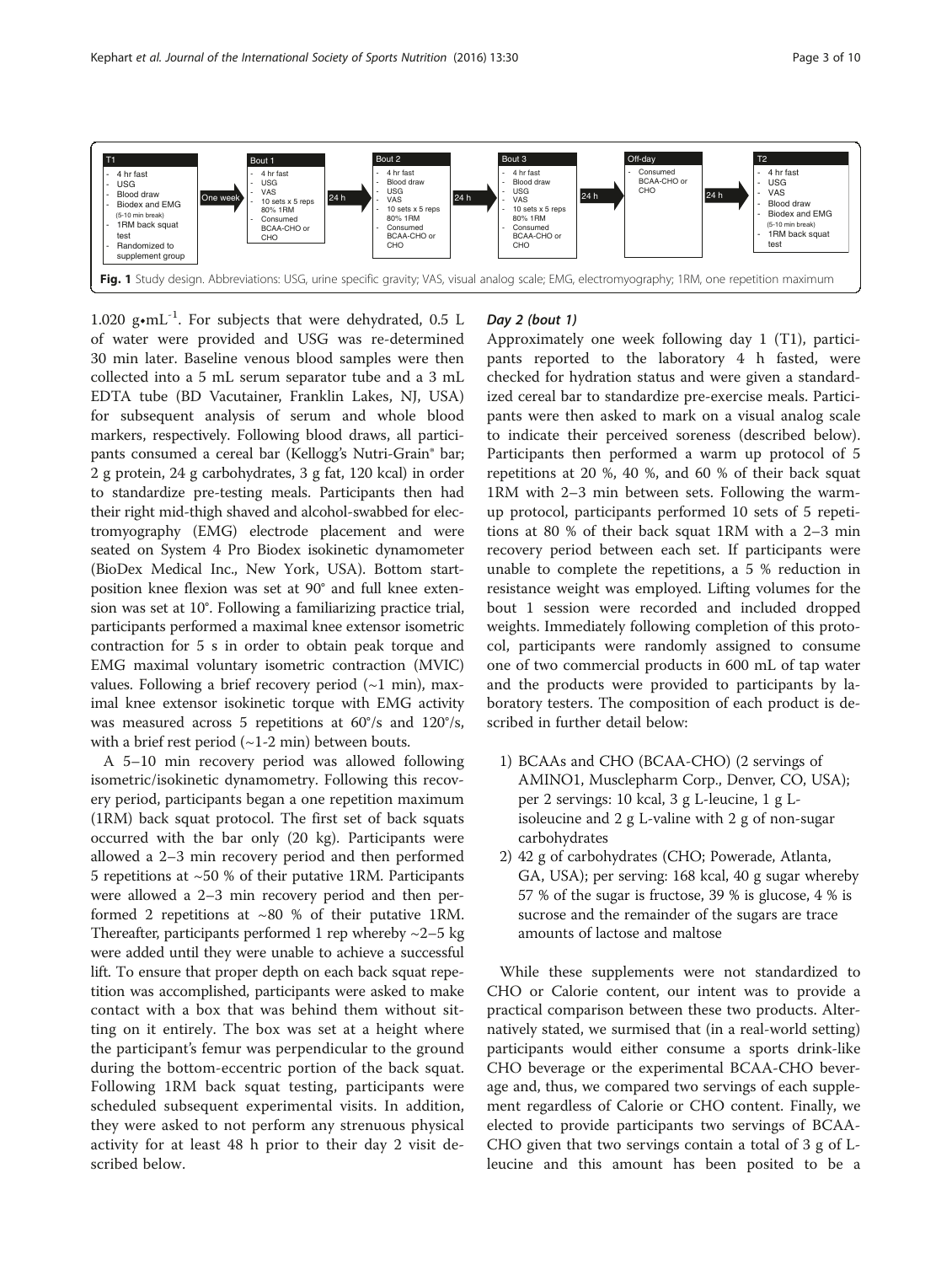'threshold' at which post-exercise muscle protein synthesis is optimized [[17](#page-9-0)]. Of note, the testers and participants were blinded to the supplement conditions whereby BCAA-CHO were packaged in 'B' containers, and CHO was packaged in 'A' containers by a person in the laboratory who did not interact with persons involved in the study.

## Day 3 (bout 2)

Twenty four hours following day 2 (bout 1), participants reported to the laboratory 4 h fasted, were checked for hydration status and blood was drawn/collected into a 5 ml serum tube and 3 ml EDTA tubes. Participants were then asked to mark on a visual analog scale to indicate their perceived soreness. Participants then performed the 10 sets of 5 repetitions at 80 % of their back squat 1RM described during day 2 above. Immediately following this exercise bout, participants were administered the same amount of BCAA-CHO or CHO that they had consumed on day 2 described above.

### Day 4 (bout 3)

Twenty four hours following day 3 (bout 2), participants reported to the laboratory 4 h fasted, were checked for hydration status and blood was drawn/collected into a 5 ml serum tube and 3 ml EDTA. Again, participants were asked to mark on a visual analog scale to indicate their perceived soreness, and then perform the 10 sets of 5 repetitions at 80 % of their back squat 1RM described during days 2 and 3 above. Immediately following this exercise bout, participants were administered the same amount of BCAA-CHO or CHO that they had consumed on days 2 and 3 described above.

### Day 5 (T2; 48 h following bout 3)

The T2 post-test occurred 48 h following day 4 (bout 3) described above, and the post-testing procedure was identical to the T1 described above. Of note, there was one full day of recovery between bout 3 and T2. While participants did not perform exercise during this recovery day, they were sent home with their respective supplement and were instructed to consume either the BCAA-CHO or CHO in order to further facilitate posttraining recovery.

## Other notes

Participants were asked to maintain their habitual dietary habits, and to ensure there were no potential between-group nutritional confounders, a four day food log was used to assess caloric and macronutrient intake. Food logs were analyzed for daily macronutrient and Caloric intake values using a free online resource [\[18](#page-9-0)]. Moreover, participants reported to the laboratory for

testing or resistance training during the same time of day  $(\pm 2 \text{ h})$ .

## Experimental procedures Visual analog scale

An adapted visual analog scale (VAS) was utilized to assess perceived muscular soreness as described previously [[19\]](#page-9-0). Briefly, the scale was a straight line, 100 mm in length, and the participants were asked to "mark on line below indicating how sore you are at this moment". The researcher explained that the most left aspect indicated no soreness at all, whereas the most right aspect indicates the most soreness that the participant has ever experienced.

## EMG procedures

Bipolar Ambu BlueSensor M (Ambu INC, Columbia, MD, USA) surface electrodes (Ag/AgCl) were placed over the muscle belly of the right vastus lateralis (interelectrode distance 25 mm), parallel to the muscle fibers using techniques described by Basmajian and Deluca [[20\]](#page-9-0). Prior to electrode placement the participants' midthighs were shaved, abraded and cleaned using alcohol swabs. A Noraxon Myosystem 1200 (Noraxon USA INC, Scottsdale, AZ) EMG system was used to obtain measurements of neuromuscular activation during MVIC and isokinetic trials. Surface EMG data were sampled at 1000 Hz. Raw EMG signals were full-wave rectified and filtered using a moving average with a 200 ms window. The MVIC was obtained during the isometric knee torque test. Peak values from MVIC trials were used to normalize peak values obtained during the isokinetic trials. Normalized isokinetic values were subsequently represented as percentage of MVIC.

## Whole blood and serum analyses

On the days of blood collection, all 3 mL EDTA tubes were refrigerated at 4 °C. Following all testing for the day, tubes were transported to the CLIA-certified Auburn University Medical Clinic, and complete blood count (CBC) panels were analyzed using Beckman-Coulter DxH 600 Hematology analyzer (Beckman Coulter, Fullerton, CA, USA). Specifically, the following whole blood parameters were determined: total white blood cells (WBCs), neutrophil differentials (absolute counts and percentage of WBCs), lymphocyte differentials (absolute counts and percentage of WBCs), and monocyte differentials (absolute counts and percentage of WBCs).

On the days of blood collection, serum was also obtained from 5 ml serum collection tubes through centrifugation at 3500 x g for 5 min at room temperature. Serum aliquots were then placed in 1.7 ml microcentrifuge tubes and stored at -20 °C until batch-processing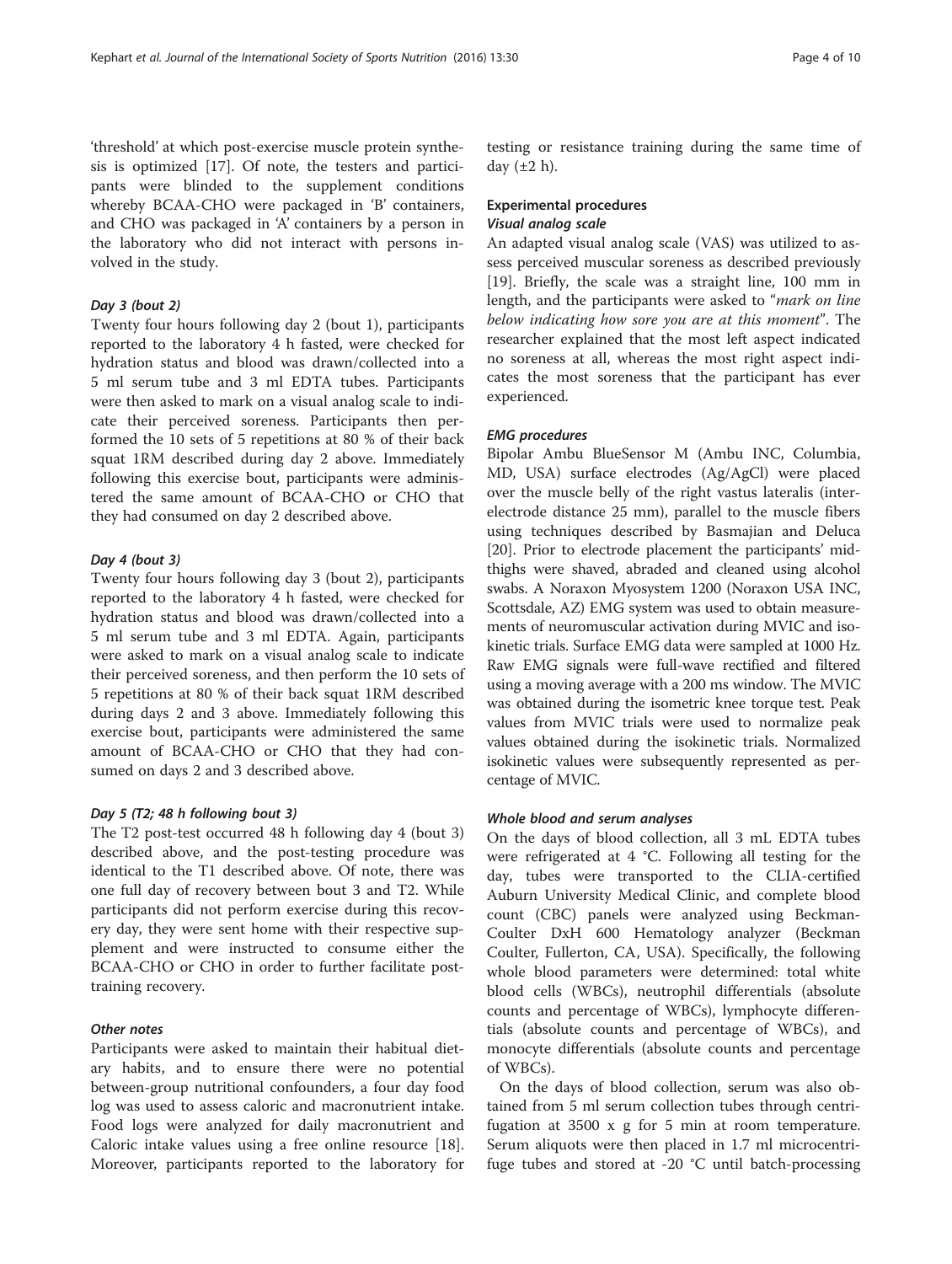for serum myoglobin. A human ELISA for myoglobin was used to determine serum concentrations (Abcam, Cambridge, MA, USA). Of note, it has been shown that increases in serum myoglobin concentration is a valid marker of muscle-damage as well as being more sensitive and less variable than creatine kinase [\[21](#page-9-0)].

## **Statistics**

Unless otherwise stated, all variables are presented in figures and tables as means ± standard error values. Unless stated below, an alpha (α) level of  $p ≤ 0.05$  was used to detect between- or within-group differences, and all statistics were performed using SPSS v22.0 (Chicago, IL, USA).

Independent t-tests were performed for pre-study training age, height, weight, BMI, and average daily dietary intakes between groups.

T1 and T2 1RM squat, isometric knee extensor torque, isokinetic knee extensor torque, and isokinetic knee extensor EMG activity were analyzed using 2x2 (group\* time) mixed factorial ANOVAs. If a significant time αvalue was observed for a dependent variable, subsequent paired samples t-tests were performed within each group. Moreover, given that only one comparison was performed within each group for each dependent variable (i.e., T1 vs. T2), raw p-values were used and Bonferroni adjustments were not applied. If a significant group\*time α-value was observed for a dependent variable, subsequent paired sample t-tests were performed as described above and independent sample t-tests were also performed to locate specific differences between groups, respectively. Again, given that only one comparison was performed within or between each group for each dependent variable (i.e., T1 vs. T2), raw p-values were used and Bonferroni adjustments were not applied.

Total lifting volume was analyzed using 2x3 (group\* time) mixed factorial ANOVAs and VAS data, and serum myoglobin concentrations and gross immunological variables were analyzed using 2x4 (group\*time) mixed factorial ANOVAs. If a significant time α-value was observed for a dependent variable, subsequent pairwise comparisons with Bonferroni adjustments were applied within each group. If a significant group\*time  $\alpha$ value was observed for a dependent variable, independent t-tests at each time point with manual Bonferroni adjustments were performed at each time point; thus, for the latter independent samples t-tests regarding VAS and serum data,  $p < 0.0125$  was considered to be significant given that four comparisons were being made and manual Bonferroni adjustments were applied to these data.

It should be finally noted that, for all dependent variables analyzed with 2x2/3/4 mixed factorial ANOVAs, Mauchly's tests of sphericity were performed to assure that the variances of all groups are equal and that the data were normally distributed. In the event that sphericity was not met, the Huynh-Feldt correction was applied to hypothesis testing.

## Results

## Participant characteristics

Participant characteristics are presented in Table 1. There were no between-group differences in height  $(p = 0.29)$ , weight  $(p = 0.28)$ , body mass index  $(p = 0.07)$ , and age ( $p = 0.31$ ). In addition, no between-group differences were observed for kcal/d intakes  $(p = 0.59)$ , protein/d intakes  $(p = 0.70)$ , carbohydrate/d intakes  $(p = 0.44)$ , or fat/d intakes  $(p = 0.90)$  during the oneweek intervention.

## BCAA-CHO or CHO supplementation does not reduce decrements in 1RM squat strength and isometric knee

extensor torque following three high-volume lifting bouts 1RM squat performance failed to reach a significant main effect of time  $(p = 0.40)$  or a group\*time interaction  $(p = 0.16;$  Fig. [2a;](#page-5-0) individual response graphs for 1RM squat are presented in Fig. [2b](#page-5-0) & [c\)](#page-5-0). Regarding peak isometric torque, a main effect of time was observed  $(p = 0.003)$  as both groups experienced decrements in this variable, and a group\*time interaction approached significance ( $p = 0.06$ ) although there were no betweengroup differences in this variable (Fig. [2d](#page-5-0); individual response graphs for isometric peak torque are presented in Fig. [2e](#page-5-0) & [f](#page-5-0) ).

## Isokinetic torque or EMG variables were not differentially altered by BCAA-CHO or CHO supplementation

Regarding isokinetic torque at  $60^{\circ}/s$ , a main effect of time occurred as both groups experienced decrements in this variable ( $p < 0.001$ ), but there was no group\*time interaction ( $p = 0.94$ ; Fig. [3a\)](#page-6-0). There was a main time effect for mean EMG activity at 60  $\degree$ /s (p = 0.025) as both groups experienced decrements in this variable, but there was no group\*time interaction ( $p = 0.70$ ; Fig. [3b](#page-6-0)). There was a main time effect for peak EMG activity at

Table 1 Participant demographics and dietary intakes

| Group                        | n |                      |             |                | Age (yrs) Height (cm) Weight (kg) BMI (kg/m <sup>2</sup> ) Caloric intake (kcal/d) Protein (g/d) Carbohydrates (g/d) Fat (g/d) |             |              |              |
|------------------------------|---|----------------------|-------------|----------------|--------------------------------------------------------------------------------------------------------------------------------|-------------|--------------|--------------|
|                              |   |                      |             |                |                                                                                                                                |             |              |              |
| $BCAA-CHO$ 15 $21.8 \pm 0.4$ |   |                      | $180 + 2$   | $86.0 \pm 3.5$ | $26.6 \pm 0.9$ $2697 \pm 206$                                                                                                  | $131 + 12$  | $303 + 24$   | $106 \pm 11$ |
| <b>CHO</b>                   |   | $15 \t 22.5 \pm 0.5$ | $177 \pm 2$ | $87.7 \pm 2.9$ | $28.0 \pm 0.8$ $2514 \pm 207$                                                                                                  | $125 \pm 7$ | $267 \pm 29$ | $104 \pm 11$ |

Abbreviations: BCAA-CHO branched-chain amino acid and carbohydrate-supplemented group, CHO carbohydrate only-supplemented group No statistical differences were observed for any descriptive variables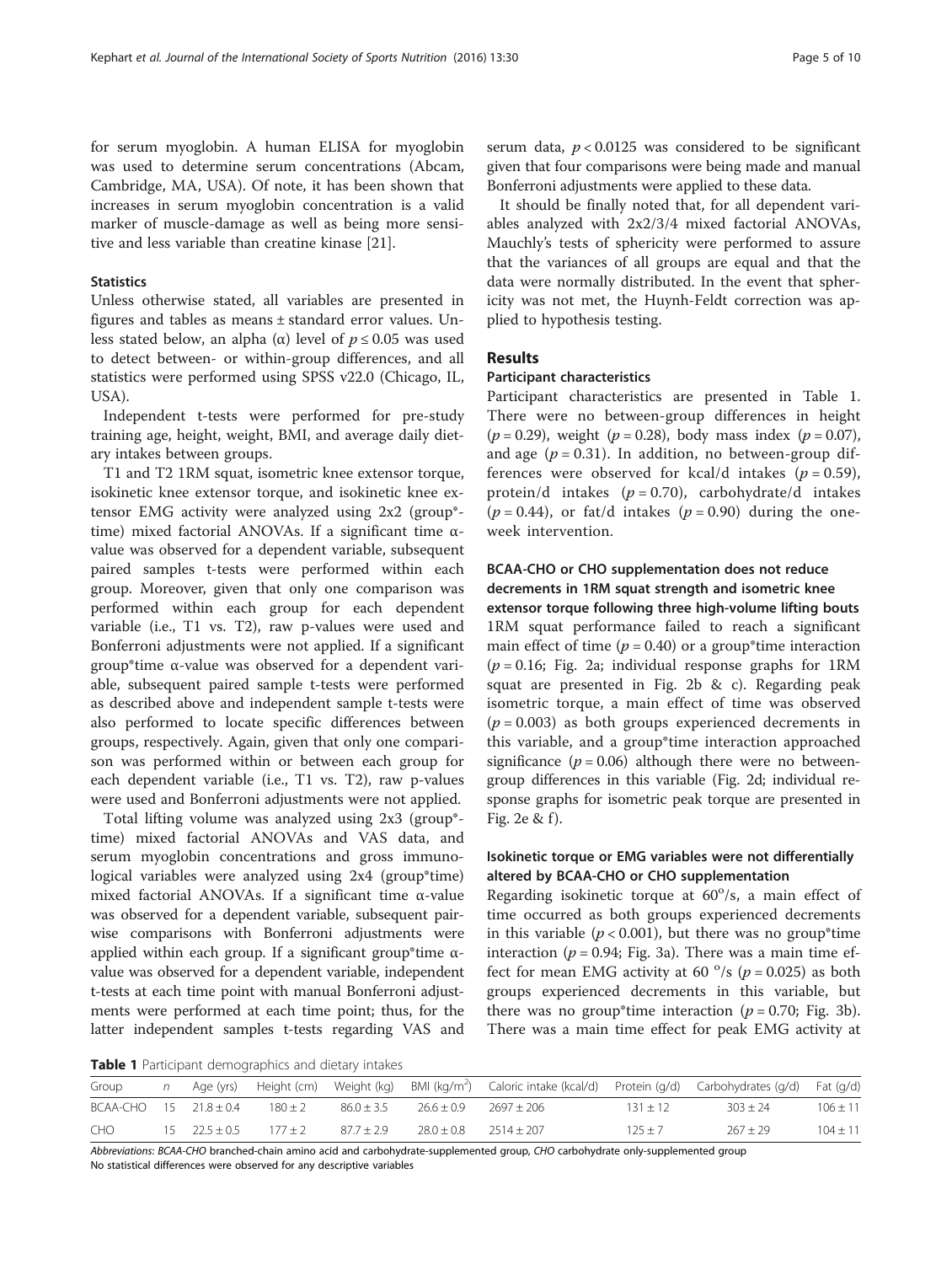<span id="page-5-0"></span>

60  $\degree$ /s (p = 0.037) as both groups experienced decrements in this variable, but there was no group\*time interaction ( $p = 0.63$ ; Fig. [3c\)](#page-6-0).

Regarding isokinetic torque at 120°/s there was a main effect of time  $(p = 0.021)$  as both groups experienced decrements in this variable, but there was no group\*time interaction ( $p = 0.17$ ; Fig. [3d](#page-6-0)). There was a main time effect for mean EMG activity at  $120^{\circ}/s$  ( $p = 0.007$ ) as both groups experienced decrements in this variable, but there was no group\*time interaction ( $p = 0.45$ ; Fig. [3e](#page-6-0)). There was a main time effect for peak EMG activity at 120  $\degree$ /s (p = 0.007) as both groups experienced decrements in this variable, but there was no group\*time interaction ( $p = 0.75$ ; Fig. [3f](#page-6-0)).

## BCAA-CHO or CHO supplementation does not differentially effect myoglobin levels, perceived muscle soreness, or training volume during or after three high intensity lifting bouts

Regarding serum myoglobin, there was a main effect of time ( $p = 0.027$ ), but there was no group\*time interaction  $(p = 0.87;$  Fig. [4a\)](#page-6-0); specifically, pairwise comparisons (both groups collapsed over time) revealed a tendency for this value to increase at T2 relative to T1 ( $p = 0.055$ ). There was a main effect of time for perceived muscle soreness ( $p < 0.001$ ), but there was no group\*time interaction  $(p = 0.17;$  Fig. [4b\)](#page-6-0); specifically, pairwise comparisons

revealed increases 24 h post-bout 1 ( $p \le 0.001$ ), 24 h post bout 2 ( $p \le 0.001$ ), and 48 h post bout 3 ( $p \le 0.001$ ) relative to T1. Regarding resistance training volume on each of the exercise days, there was a main effect of time  $(p \le 0.001)$ , but there was no group\*time interaction  $(p = 0.92;$  Fig. [4c\)](#page-6-0); specifically, pairwise comparisons revealed decreases at bout 2 ( $p \le 0.001$ ) and bout 3  $(p \le 0.001)$  relative to bout 1.

## Effects of BCAA-CHO versus CHO supplementation on whole blood variables

Whole blood variables over the duration of the study are presented in Table [2.](#page-7-0) There was no main effect for time  $(p = 0.37)$  or a group\*time interaction  $(p = 0.15)$  regarding WBC counts. There was no main effect for time ( $p = 0.95$ ) or a group\*time interaction ( $p = 0.46$ ) for neutrophil percentages. There was no main effect for time ( $p = 0.84$ ) or a group\*time interaction ( $p = 0.40$ ) for neutrophil counts. There was no main effect for time  $(p = 0.42)$  or a group<sup>\*</sup>time interaction  $(p = 0.69)$  for lymphocyte percentages. There was no main effect for time ( $p = 0.43$ ) or a group\*time interaction ( $p = 0.47$ ) for lymphocyte counts. There was no main effect for time for monocyte percentages ( $p = 0.12$ ), but a group\*time interaction was observed  $(p = 0.01)$ ; specifically BCAA-CHO supplementation attenuated increases in this marker 24 h following bout 1 ( $p = 0.049$ ), 24 h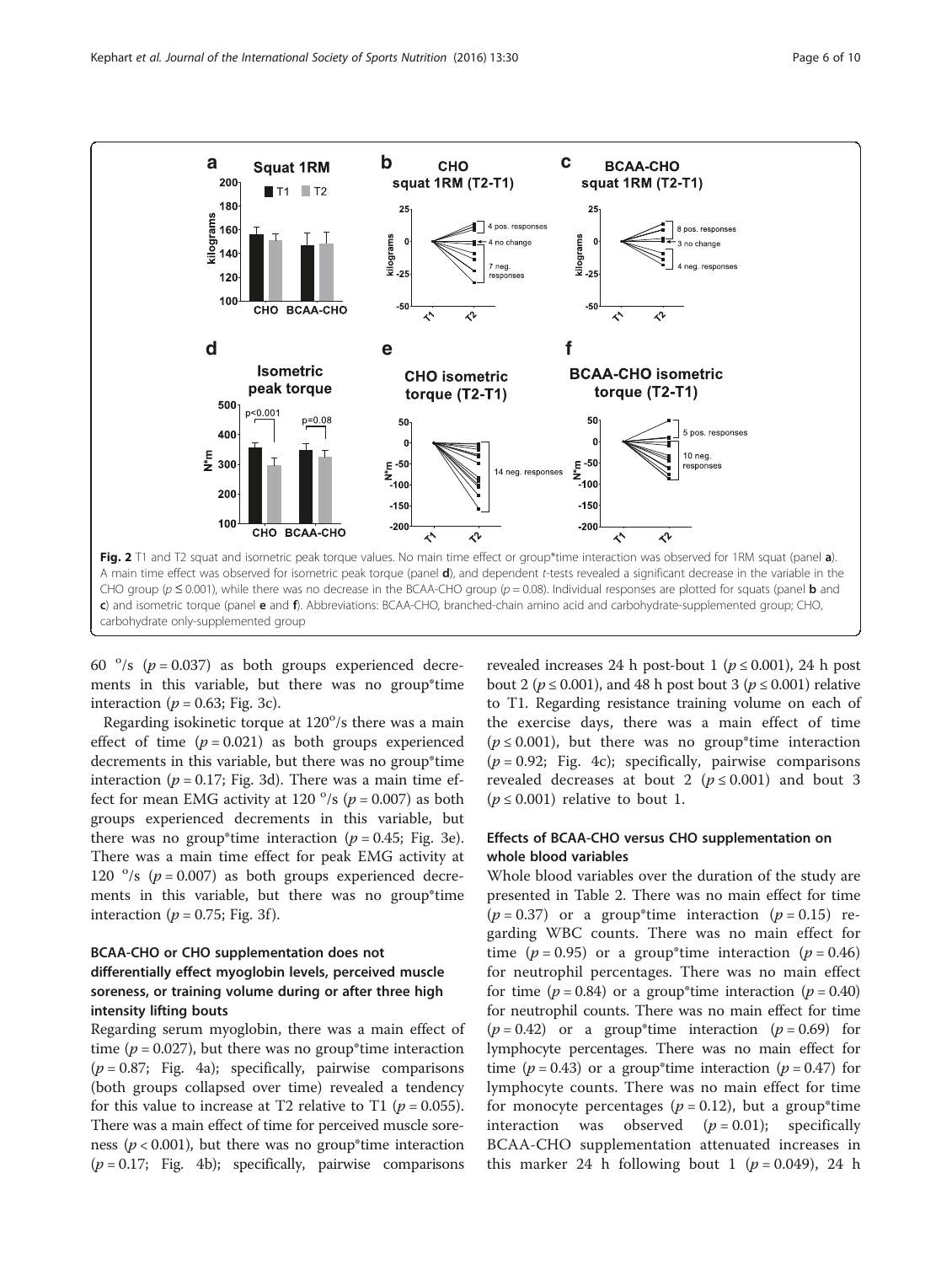<span id="page-6-0"></span>

(panel b). No main time effect or group\*time interaction was observed for isokinetic peak EMG at 60°/s (panel c). There was a main time effect for isokinetic peak torque at 120°/s (p = 0.021), but further analysis revealed that this variable did not decrease in the CHO (p = 0.074) and did decrease in the BCAA-CHO ( $p = 0.047$ ) group (panel **d**). There was a main time effect for isokinetic mean EMG 120°/s ( $p = 0.007$ ), and further analysis revealed T1-to-T2 decreases in the CHO ( $p = 0.037$ ) but not BCAA-CHO ( $p = 0.095$ ) group (panel e). There was a main time effect for isokinetic peak EMG at 120°/s ( $p = 0.007$ ), but further analysis revealed T1-to-T2 decreases did not occur in the CHO ( $p = 0.063$ ) or BCAA-CHO  $(p = 0.060)$  groups (panel f). Abbreviations: BCAA-CHO, branched-chain amino acid and carbohydrate-supplemented group; CHO, carbohydrate only-supplemented group



 $(p = 0.027)$ , but pairwise comparisons (both groups collapsed over time) only revealed a tendency for this value to increase at T2 relative to T1  $(p = 0.055)$  (panel a). A main time effect was observed for perceived soreness ( $p \le 0.001$ ), and pairwise comparisons revealed increases 24 h postbout 1 ( $p \le 0.001$ ), 24 h post bout 2 ( $p \le 0.001$ ), and 48 h post bout 3 ( $p \le 0.001$ ) relative to T1 (panel **b**). There was a main time effect for total lifting volume ( $p \le 0.001$ ), and pairwise comparisons revealed decreases at bout 2 ( $p \le 0.001$ ) and bout 3 ( $p \le 0.001$ ) relative to bout 1 (panel c). Abbreviations: BCAA-CHO, branched-chain amino acid and carbohydrate-supplemented group; CHO, carbohydrate only-supplemented group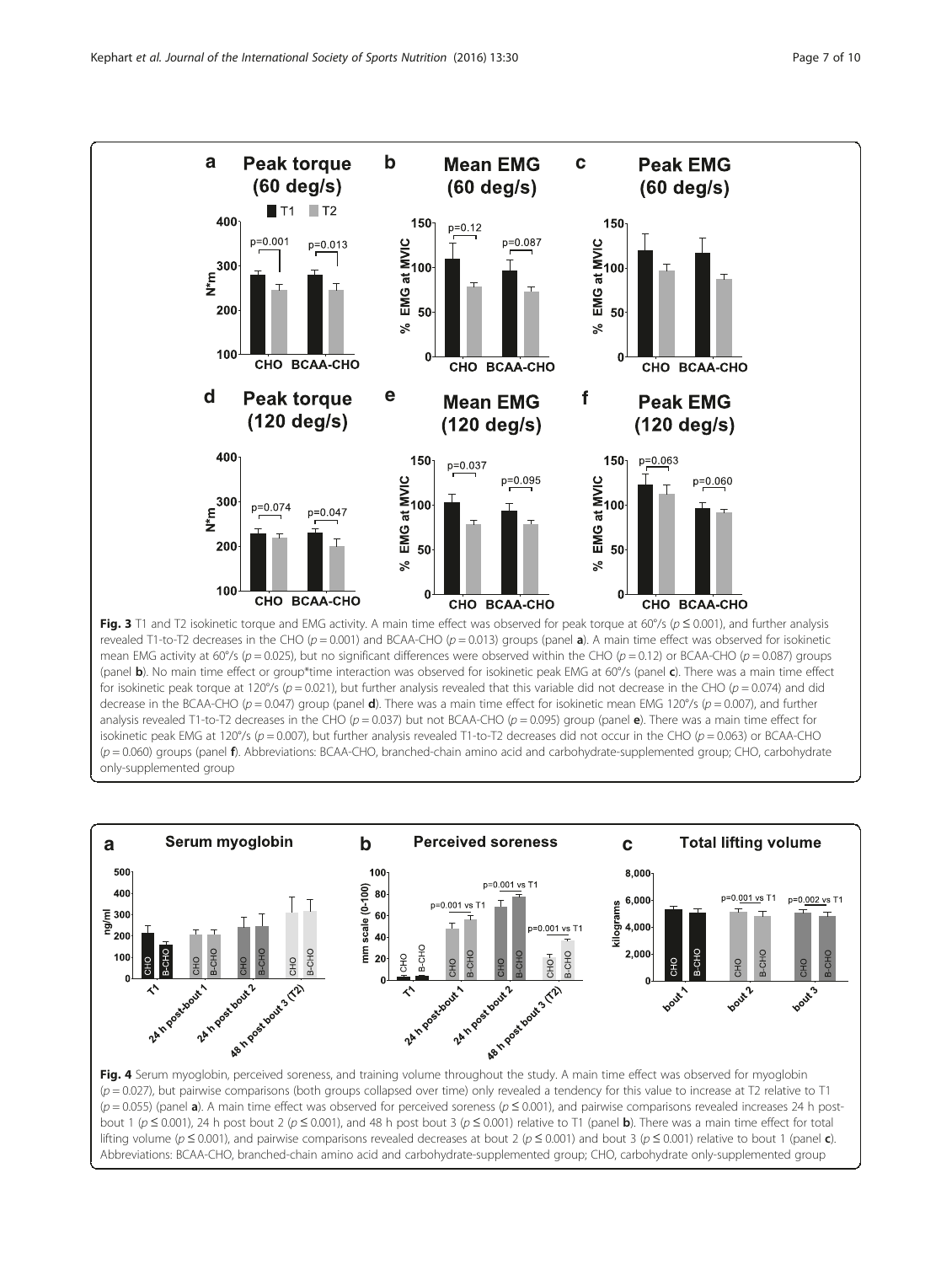<span id="page-7-0"></span>Table 2 Select white blood cell differentials between groups over the training intervention

| Group           | Bout                  | WBC $(10^3/\mu L)$ | Neutrophil<br>Percent | Neutrophil<br>Count $(10^3/\mu L)$ | Lymphocyte<br>Percent | Lymphocyte<br>Count $(10^3/\mu L)$ | Monocyte<br>Percent        | Monocyte<br>Count $(10^3/\mu L)$ |
|-----------------|-----------------------|--------------------|-----------------------|------------------------------------|-----------------------|------------------------------------|----------------------------|----------------------------------|
| <b>BCAA-CHO</b> |                       | $6.51 \pm 0.35$    | $55.46 \pm 2.45$      | $3.64 \pm 0.28$                    | $34.06 \pm 2.41$      | $2.03 \pm 0.13$                    | $7.18 \pm 0.32$            | $0.49 \pm 0.04$                  |
|                 | 24 h post bout 1      | $6.19 \pm 0.26$    | $56.77 \pm 1.96$      | $3.52 \pm 0.21$                    | $31.79 \pm 1.38$      | $2.04 + 0.15$                      | $7.48 \pm 0.33$            | $0.47 \pm 0.03$                  |
|                 | 24 h post bout 2      | $6.43 \pm 0.26$    | $58.35 \pm 2.51$      | $3.97 \pm 0.31$                    | $32.11 \pm 2.33$      | $1.89 + 0.19$                      | $6.86 \pm 0.31$            | $0.44 \pm 0.03$                  |
|                 | 48 h post bout 3 (T2) | $6.56 \pm 0.37$    | $57.26 \pm 1.81$      | $3.69 \pm 0.29$                    | $31.21 \pm 1.90$      | $1.98 \pm 0.10$                    | $7.25 \pm 0.24$            | $0.49 \pm 0.03$                  |
| <b>CHO</b>      |                       | $6.44 \pm 0.35$    | $55.43 \pm 2.59$      | $3.53 \pm 0.29$                    | $32.61 \pm 2.03$      | $2.11 \pm 0.12$                    | $8.21 \pm 0.45$            | $0.57 \pm 0.03$                  |
|                 | 24 h post bout 1      | $5.85 \pm 0.32$    | $53.54 \pm 2.24$      | $3.20 \pm 0.28$                    | $32.43 \pm 2.35$      | $1.91 \pm 0.12$                    | $8.75 \pm 0.52^*$          | $0.50 \pm 0.03$                  |
|                 | 24 h post bout 2      | $5.81 \pm 0.33$    | $53.18 \pm 2.92$      | $3.05 \pm 0.28$                    | $33.76 \pm 2.79$      | $1.90 \pm 0.13$                    | $9.16 \pm 0.40^{\ddagger}$ | $0.55 \pm 0.03$                  |
|                 | 48 h post bout 3 (T2) | $6.21 \pm 0.32$    | $53.15 \pm 2.06$      | $3.34 \pm 0.24$                    | $30.37 \pm 2.14$      | $1.90 + 0.12$                      | $9.15 \pm 0.38^{+1}$       | $0.59 \pm 0.03$                  |

Abbreviations BCAA-CHO branched-chain amino acid and carbohydrate-supplemented group, CHO carbohydrate only-supplemented group

Analysis of monocyte percentages revealed a group\*time interaction ( $p = 0.01$ ) whereby BCAA-CHO supplementation attenuated increases in monocyte percentages 24 h following bout 1 (p = 0.049), 24 h following bout 2 (p < 0.001), and 48 h following bout 3 (or at T2; p < 0.001) compared to CHO supplementation (denoted by bold lettering and superscript ‡ symbol). Moreover, T2 monocyte percentages increased within the CHO group at T2 compared to T1 (denoted by superscript  $\dagger$  symbol,  $p = 0.012$ )

following bout 2 ( $p < 0.001$ ), and 48 h following bout 3 (or at T2;  $p < 0.001$ ) compared to CHO supplementation. However, analysis of monocyte counts failed to yield a significant effect of time ( $p = 0.29$ ) or a group\*time interaction ( $p = 0.55$ ).

## Discussion

Past studies are mixed regarding the effectiveness of BCAAs to mitigate muscle damage. Herein, we report that compared to CHO supplementation, BCAA-CHO supplementation was not able to reduce decrements in performance variables, markers of muscle damage and perceived muscle soreness increased over the study duration in both groups. These findings are discussed in greater detail below.

## BCAA-CHO supplementation does not reduce decrements in lower body strength after three consecutive high intensity exercise bouts

As mentioned previously, some reports suggest that BCAA supplementation reduces muscle soreness following muscle-damaging protocols, although they do not appear to aid in attenuating the reduction of muscular performance following intense resistance training [[11, 12](#page-9-0)]. Our findings are in agreement with these reports in that BCAA-CHO-supplemented participants did not experience any significant performance outcomes relative to CHO-supplemented participants following three rigorous resistance exercise bouts. This contrasts the findings of Kirby et al. [[22\]](#page-9-0) who supplemented 250 mg/kg of leucine following 100 depth jumps and 6 sets of 10 repetitions on eccentric leg presses, and subsequently observed a greater maintenance of isometric squat force relative to placebo and control groups. The reason for our findings are likely related to the resistance training protocol being too much of a muscle-damaging stimulus. Alternatively stated, while limited evidence suggests that BCAA administration may prevent muscle soreness and markers of muscle damage [\[12\]](#page-9-0), muscle damage inflicted by resistance exercise is likely not mitigated by nutritional factors and, thus, occurs in spite of macronutrient provision. Therefore, while BCAA provision following exercise en-hances post-exercise muscle protein synthesis [\[23](#page-9-0)–[26](#page-9-0)] and reduce muscle proteolysis [[27](#page-9-0)–[29\]](#page-9-0), our findings suggest that BCAA-CHO supplementation does not prevent muscle fibers from being damaged during rigorous resistance training stimulus, and this ultimately leads to the performance decrements observed herein.

## BCAAs and CHO provision do not differentially alter myoglobin serum concentrations or muscle soreness

BCAAs have been reported to attenuate the rise in serum myoglobin [\[30\]](#page-9-0) as well as attenuate perceived muscle soreness following rigorous exercise [\[12, 30\]](#page-9-0). However, our findings differ from the aforementioned reports. Reasons for the divergence of our findings could be due to differences in exercise protocols, as Shimomura et al. had participants perform one bout of 7 sets of 20 bodyweighted back squat repetitions, whereas our investigation applied 3 consecutive days of high intensity heavyweighted back squats. Further, Shimomura et al. administered a BCAA supplement prior to the exercise protocol, whereas we administered the supplement following exercise. Notwithstanding, our data are in agreement with White et al. [[15](#page-9-0)] who reported that a carbohydrate/protein drink, which was rich in BCAAs, did not have an effect on muscle soreness, muscle performance or creatine kinase levels following eccentric quadriceps contractions. Our data are also in agreement with Stock et al. [\[16\]](#page-9-0) who reported that a leucine/carbohydrate beverage provided to volunteers prior to and after 6 sets of heavy back squats did not affect serum creatine kinase, serum lactate dehydrogenase, or muscle soreness at 24 h, 48 h, or 72 h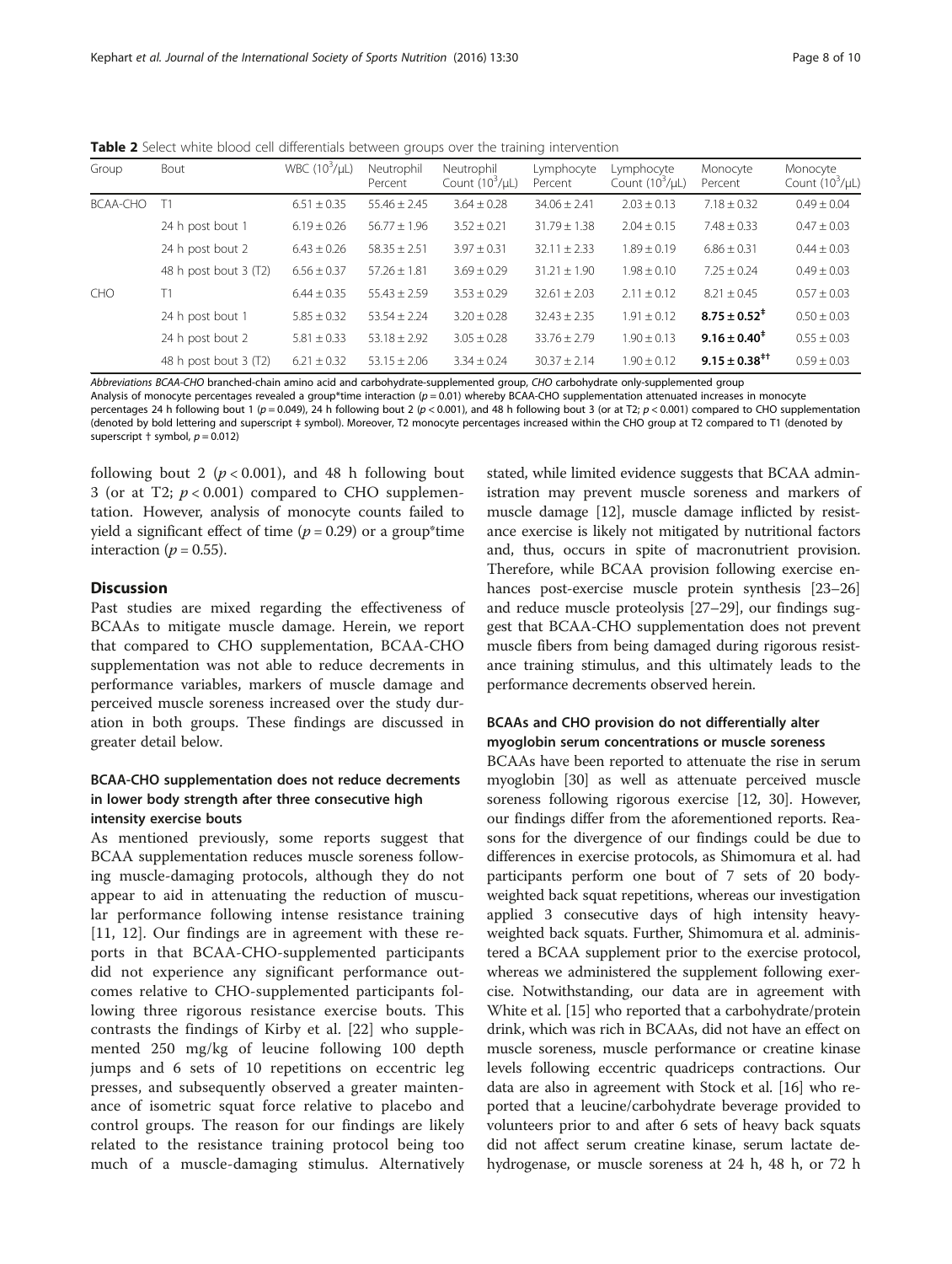following exercise. Additionally, others have reported that L-leucine administration does not differentially alter serum myoglobin following depth jumps or eccentric leg presses [\[22\]](#page-9-0); a finding which is also in agreement with our current data. Therefore, we again contend that BCAA provision likely does not prevent muscle fibers from being damaged during and/or following a training stimulus.

## BCAA-CHO supplementation reduced exercise-induced increases in monocyte differentials versus CHO supplementation

Interestingly, BCAA-CHO supplementation prevented the rise in monocyte percentages compared to the CHO group, although monocyte counts were not altered between or within groups. While aerobic and resistance exercise have been reported to transiently increase leukocyte number and white blood cell differentials [\[31](#page-9-0), [32\]](#page-9-0), levels typically return to baseline within hours of endurance [[33](#page-9-0)] and resistance exercise [[32\]](#page-9-0). Vigorous physical activity has also been shown to induce neutrophil proliferation [[34, 35](#page-9-0)], and intense cycling bouts have been shown to increase neutrophilia and alter neutrophil function [[36](#page-9-0)]. However, in the current study, there were no differences in total WBC or neutrophil counts between or within groups, and this was likely due to the short intermittent duration of the employed weightlifting protocol and/or the 24–48 h post-lifting sampling time points.

Notwithstanding, exercise-induced increases in monocyte percentages can lead to their differentiating into macrophages which, like neutrophils, can infiltrate damaged skeletal muscle following eccentric contractions and potentiate the inflammatory response. In this regard, Malm et al. [[37\]](#page-9-0) reported that circulating monocyte numbers and percentages robustly increase up to 7 days following a muscle-damaging eccentric protocol; an effect which paralleled the appearance of macrophages in skeletal muscle tissue. While we are unaware of studies that have examined the ability of BCAA supplementation to reduce post-exercise monocyte proliferation and skeletal muscle macrophage infiltration, it has been recently posited that BCAAs can be transaminated to glutamate in order to increase glutamine synthesis which, in turn, can be consumed by macrophages as a fuel source to propagate inflammation [\[38\]](#page-9-0). Notwithstanding, our findings that BCAAs are able to prevent the elevation in monocyte percentages over three days of rigorous weightlifting may suggest that BCAAs may possess an antiinflammatory properties and should be further researched.

## Conclusions

Our study is not without limitations. First, and as described earlier, while these supplements were not standardized to CHO or Calorie content, our intent was to compare these two supplements in a practical or real-world setting. In this regard, our results may have differed had we had participants consume isocaloric amounts of each supplement. Notwithstanding, we posit that our administration of supplements ascribed to real-world application whereby participants (in free-living environment) would have consumed either the BCAA-CHO or CHO supplement. Second, the training protocol was very brief and does lack a certain degree of external validity (i.e., not many practitioners or athletes would engage in three consecutive days of heavy squats). However, we contend that this study is similar to other laboratory studies which have used comparable weightlifting protocols to elicit muscle damage over short periods of time. Another limitation to this study is that it lacks various mechanistic features; specifically, skeletal muscle biopsies were not obtained and analyzed for infiltrating inflammatory cells and/or histological signs of muscle damage. Thus, we contend that future research needs to employ such mechanistic protocols over longer and more practical training interventions (i.e., 'overreaching' paradigms) in order to better determine whether BCAA or BCAA-CHO supplementation can improve markers of muscle damage. Finally, it should be noted that there was not a nonsupplemented control condition. Alternatively stated, it is possible that supplement conditions may have reduced the decrements in strength and markers similarly compared to a non-supplement group, but the current study design precludes us from reporting such data. Notwithstanding and despite these limitations, we report that BCAA-CHO supplementation did not reduce decrements in lower body strength or improve select markers of muscle damage/soreness compared to CHO supplementation over three consecutive days of intense lower-body training. As with previous studies reporting similar findings [\[15, 16](#page-9-0), [22](#page-9-0)], we contend this is due to exerciseinduced muscle damage occurring independent of BCAA or CHO provision.

#### Abbreviations

1RM, one-repetition maximum; BCAA, branched chain amino acids; CHO, carbohydrate; EMG, electromyography; MVIC, maximum voluntary isometric contraction; USG, urine specific gravity; VAS, visual analog scale; WBC, white blood cell count

#### Acknowledgements

The authors thank the participants for devoting time to this study.

#### Funding

Reagent costs and participant compensation costs were paid through a contract awarded to MDR through MusclePharm Corp. (Denver, CO).

#### Availability of data and materials

Data is available upon request by emailing mdr0024@auburn.edu.

#### Authors' contributions

WCK and PWM coordinated the study, recruited participants, and analyzed the data. WCK, PWM, AEM, AMH, JJS and CBM performed data collection. AEJ, WHW and GDO performed all EMG procedures and analyses. KCY and JJM assisted study design, data analyses and the drafting of the manuscript.